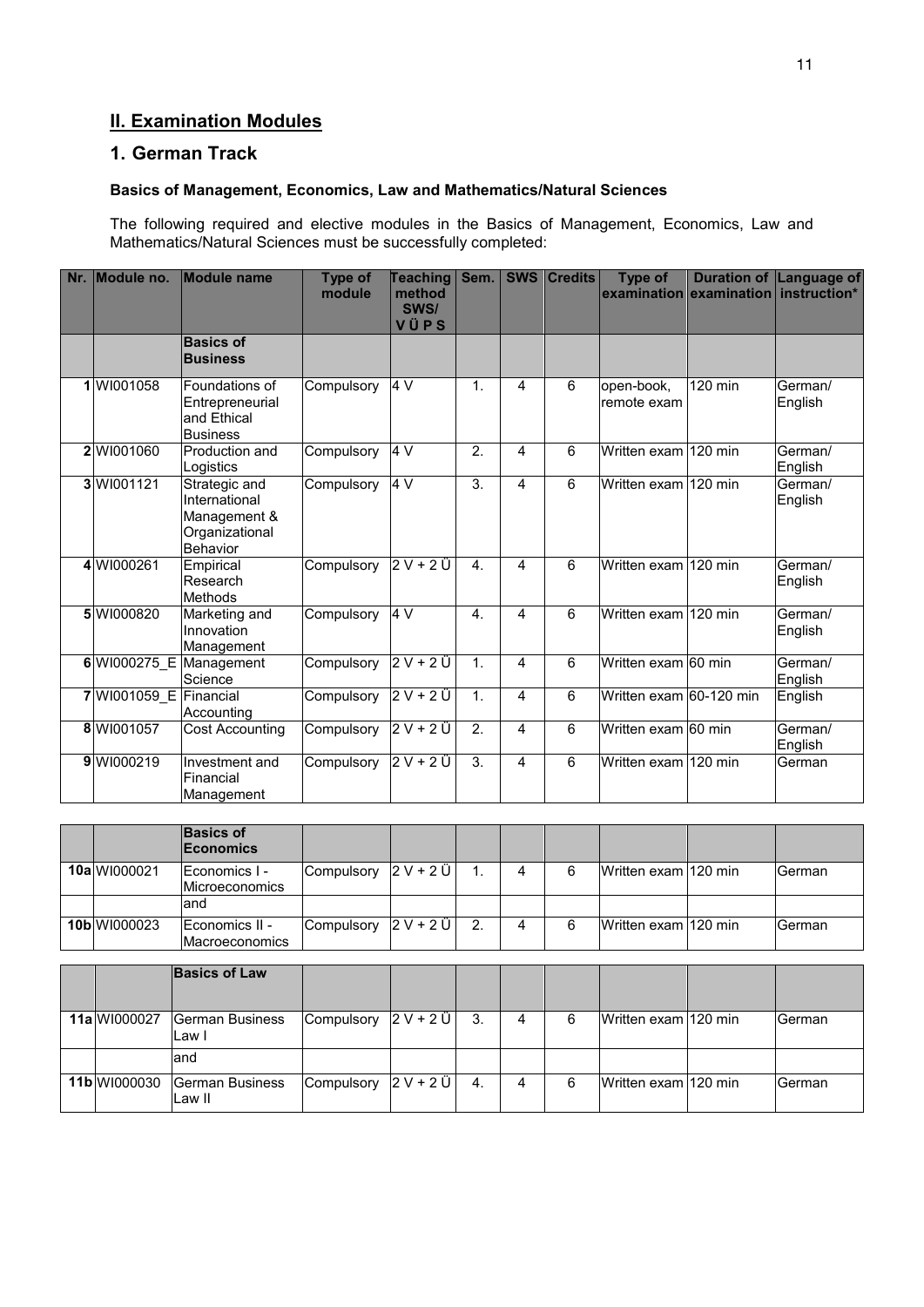|           | <b>Basics of</b><br><b>Mathematics/</b><br><b>Natural Sciences</b> |            |           |   |   |                     |         |
|-----------|--------------------------------------------------------------------|------------|-----------|---|---|---------------------|---------|
| 12 MA9711 | Mathematics in<br>Natural and<br>Economic Science                  | Compulsory | 4 V       |   | 6 | Written exam 90 min | English |
| 13 MA9712 | <b>Statistics for BWL</b>                                          | Compulsory | 3 V<br>ΙÜ | ົ | 6 | Written exam 90 min | English |

### **Specialization in Technology (Engineering, Natural or Life Sciences Subject)**

One of the following six specializations in technology must be chosen.

If **Chemistry** is chosen as specialization in technology, each module indicated must be completed successfully.

If **Computer Science** is chosen as a specialization in technology, 36 credits from the compulsory module area and at least 6 credits from the elective module area must be completed successfully. An exemplary catalogue of elective modules is attached; the valid catalogue of elective modules will be announced by the TUM School of Management in a suitable manner in due time before the start of lectures.

If **Electrical & Information Technology** is chosen as a specialization in technology, 37 credits from the compulsory module area and at least 5 credits from the elective module area must be completed successfully. An exemplary catalogue of elective modules is attached; the valid catalogue of elective modules will be announced by the TUM School of Management in a suitable manner in due time before the start of lectures.

If **Mechanical Engineering** is chosen as a specialization in technology, 37 credits from the compulsory module area and at least 5 credits from the elective module area must be completed successfully. An exemplary catalogue of elective modules is attached; the valid catalogue of elective modules will be announced by the TUM School of Management in a suitable manner in due time before the start of lectures.

If **Computer Engineering** is chosen as a specialization in technology, at least 42 credits from the elective module area must be completed successfully.

If **Medicine** is chosen as a specialization in technology, each shown module must be successfully completed. The choice of this specialization is made according to Appendix 2.

| Nr. | <b>Module</b><br>no. | Module name                                                    | Type of<br>module | Teaching   Sem.<br>method<br>SWS/<br>VÜPS |                  |                | <b>SWS   Credits  </b> | Type of<br>examination                                  | <b>Duration of</b><br>examination | Language<br>of<br><b>linstruction</b> |
|-----|----------------------|----------------------------------------------------------------|-------------------|-------------------------------------------|------------------|----------------|------------------------|---------------------------------------------------------|-----------------------------------|---------------------------------------|
|     |                      | <b>Chemistry</b>                                               |                   |                                           |                  |                |                        |                                                         |                                   |                                       |
|     | 1 CH0575             | General and Inorganic<br>Chemistry                             | Compulsory        | 14 V                                      | 2.               | 4              | 6                      | Written exam 90 min                                     |                                   | German                                |
|     | 2 CH <sub>1091</sub> | Basic Principles of<br><b>Physical Chemistry 1</b>             | Compulsory        | $3V + 1U$                                 | 3.               | 4              | 6                      | Written exam 90 min                                     |                                   | German                                |
|     | 3 CH1090             | Introduction to Organic<br>Chemistry                           | Compulsory        | 3 V + 1 Ü                                 | $\overline{4}$ . | 4              | 6                      | Written exam 90 min                                     |                                   | German                                |
|     | 4 CH0106             | <b>Biology for Chemists</b>                                    | Compulsory        | $2V+1U$                                   | 5.               | 3              | 6                      | Written exam l90 min                                    |                                   | German                                |
|     | 5 CH <sub>1000</sub> | <b>Chemical Laboratory</b><br>Course for TUM-BWL               | Compulsory        | $4P + 2S$                                 | $\mathbf{4}$ .   | 6              | 6                      | Laboratory<br>performance<br>+ Written<br>exam<br>(3:1) | 90 min                            | German/<br>English                    |
|     | 6 CH0999             | Chemistry Software and Compulsory<br>Databases for TUM-<br>BWL |                   | $1 V + 1 U$                               | 6.               | $\overline{2}$ | 3                      | Written exam l60 min                                    |                                   | German                                |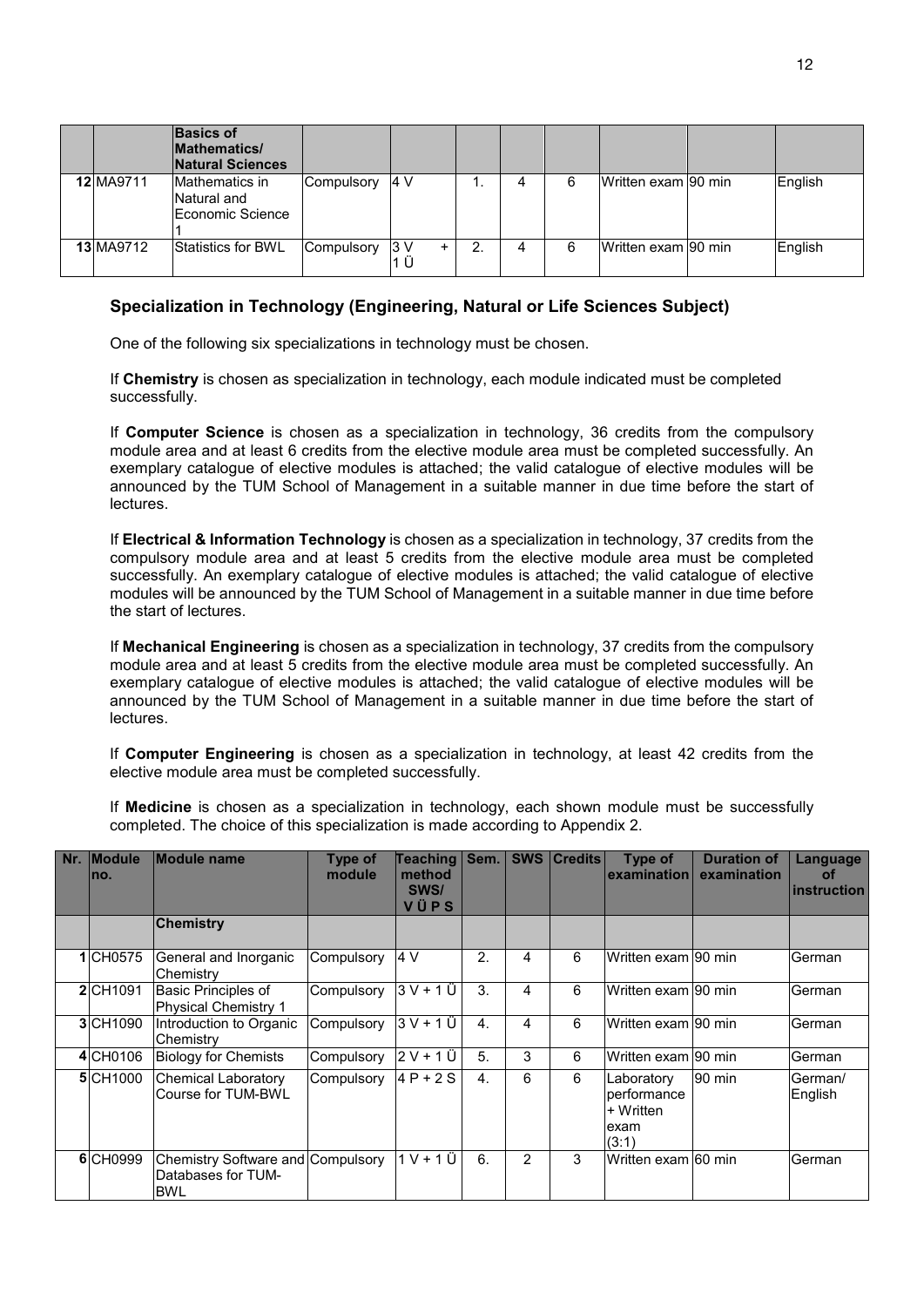| 7 CH0107 | <b>Analytical Chemistry</b>          | <b>Compulsory</b> | 2 V                | J. | - | Written exam 90 min    | <b>IGerman</b>           |
|----------|--------------------------------------|-------------------|--------------------|----|---|------------------------|--------------------------|
| 8 CH1123 | Chemical Engineering<br>lfor TUM-BWL | Compulsory        | $\sim$ 14 $\prime$ | υ. |   | IWritten exam l120 min | <b>German</b><br>English |

| Nr. | <b>Module</b><br>Ino. | <b>Module name</b>                                                          | <b>Type of</b><br>module | <b>Teaching</b><br>method<br>SWS/<br>VÜPS | Sem.                        | <b>SWS</b>     | <b>Credits</b> | Type of<br>examination  | <b>Duration of</b><br>examination | Language<br>of<br>instruction |
|-----|-----------------------|-----------------------------------------------------------------------------|--------------------------|-------------------------------------------|-----------------------------|----------------|----------------|-------------------------|-----------------------------------|-------------------------------|
|     |                       | Informatics                                                                 |                          |                                           |                             |                |                |                         |                                   |                               |
|     |                       | <b>Compulsory</b>                                                           |                          |                                           |                             |                |                |                         |                                   |                               |
|     | 1 IN0001              | Introduction to<br>Informatics 1                                            | Compulsory               | 4 V                                       | 3.                          | 4              | 6              | Written exam 90-150 min |                                   | German                        |
|     | 2 IN8024              | Information<br>Management for Digital<br><b>Business Models</b>             | Compulsory               | $2V+2U$                                   | $\mathcal{P}_{\mathcal{P}}$ | $\overline{4}$ | 6              | Written exam 60-125 min |                                   | English                       |
|     | 3 IN0002              | Fundamentals of<br>Programming<br>(Exercises &<br>Laboratory)               | Compulsory               | $3P+1U$                                   | 3.                          | $\overline{4}$ | 6              | Practical<br>exercise   | n/a                               | German                        |
|     | 4 IN0006              | Introduction to Software Compulsory<br>Engineering                          |                          | $3V + 2U$                                 | $\mathbf{A}$ .              | 5              | 6              | Written exam 90-150 min |                                   | German/<br>English            |
|     | 5 IN0009              | <b>Basic Principles:</b><br>Operating Systems and<br><b>System Software</b> | Compulsory               | $3V + 2U$                                 | 5.                          | 5              | 6              | Written exam 90-150 min |                                   | German                        |
|     | 6 IN0008              | Fundamentals of<br>Databases                                                | Compulsory               | $3V + 2U$                                 | 5.                          | 5              | 6              | Written exam 90-150 min |                                   | German                        |
|     |                       | <b>Elective</b>                                                             |                          |                                           |                             |                |                |                         |                                   |                               |
|     | 7 IN0003              | Functional<br>Programming and<br>Verification                               | Elective                 | $2V+2U$                                   | 5./6.                       | 4              | 6              | Written exam 75-125 min |                                   | English                       |
|     | 8 MA9714              | <b>Mathematics in Natural</b><br>and Economic Science<br>2                  | Elective                 | $3V + 1Ü$                                 | $2.-6.$                     | $\overline{4}$ | 6              | Written exam 90 min     |                                   | English                       |

| Nr. | no.       | Module Module name                                                     | Type of<br>module | <b>Teaching</b><br>method<br>SWS/<br>VÜPS | Sem.             | <b>SWS</b> | <b>Credits</b> | Type of<br>examination  | <b>Duration of</b><br>examination | Language<br>of<br>instruction |
|-----|-----------|------------------------------------------------------------------------|-------------------|-------------------------------------------|------------------|------------|----------------|-------------------------|-----------------------------------|-------------------------------|
|     |           | <b>Electrical &amp;</b><br><b>Information</b><br><b>Technology</b>     |                   |                                           |                  |            |                |                         |                                   |                               |
|     |           | <b>Compulsory</b>                                                      |                   |                                           |                  |            |                |                         |                                   |                               |
|     | 1 MA9714  | <b>Mathematics in Natural</b><br>and Economic Science<br>2             | Compulsory        | 3 V + 1 Ü                                 | 2.               | 4          | 6              | Written exam 90 min     |                                   | German/<br>English            |
|     | 2 El29821 | Principles of<br>Information Engineering                               | Compulsory        | $2 V + 2 U$                               | 3.               | 4          | 5              | Written exam 75 min     |                                   | German                        |
|     | 3 EI10002 | Principles of<br>Electrotechnology                                     | Compulsory        | $\overline{3V+1}$ $\overline{U}$          | 3.               | 4          | 6              | Written exam 90 min     |                                   | English                       |
|     | 4 EI1289  | <b>Electrical Engineering</b>                                          | Compulsory        | $2V+1Ü$                                   | 4.               | 3          | 5              | Written exam 90 min     |                                   | German                        |
|     | 5 EI10003 | Analog Electronics                                                     | Compulsory        | $2 V + 1 U$                               | $\overline{4}$ . | 3          | 5              | Written exam 90 min     |                                   | English                       |
|     | 6 El2986  | Telecommunication I-<br>Signal Representation                          | Compulsory        | 2 V + 1 Ü                                 | 5.               | 3          | 5              | Written exam 75 min     |                                   | German                        |
|     | 7 IN8005  | Introduction into<br>Computer Science (for<br>non Informatics studies) | Compulsory        | 2 V + 2 Ü                                 | 5.               | 4          | 5              | Written exam 90-150 min |                                   | English                       |
|     |           | <b>Elective</b>                                                        |                   |                                           |                  |            |                |                         |                                   |                               |
|     | 8 EI0644  | <b>Photovoltaic Stand</b><br>Alone Systems                             | Elective          | $3V + 1U$                                 | 5./6.            | 4          | 5              | Written exam 60 min     |                                   | German                        |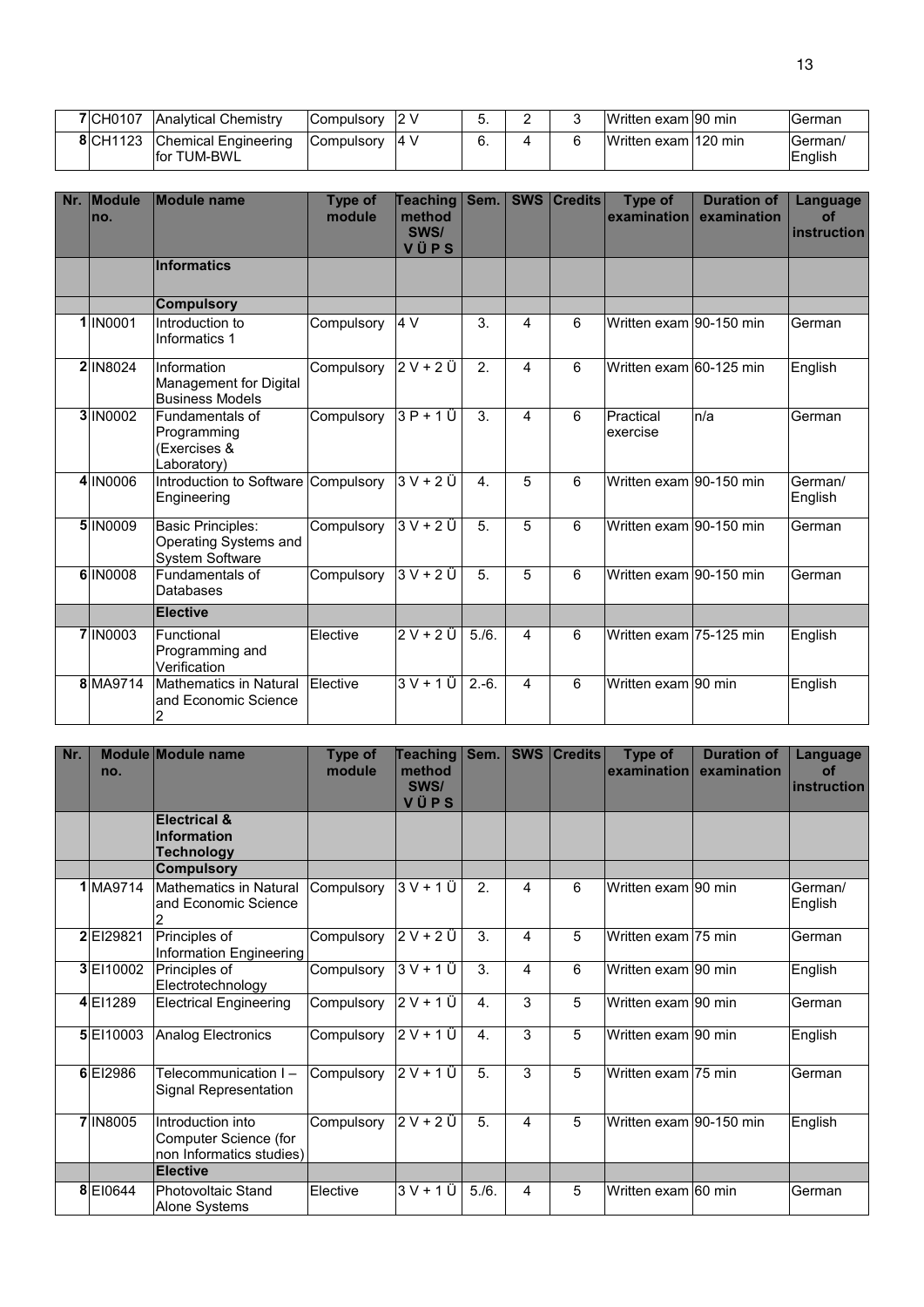| <sup>−10602</sup><br>9 F | $\cdot$ .<br>Audio<br>Communication | . .<br>_<br>lective<br>. | ۰. | - ۱۳. ر |  | $\Delta V \Delta m$<br>$W^r$<br>™ritiu<br>- --<br>. rer<br>GAQL | ` 16U<br>min | $ \sim$ rr<br>mar |
|--------------------------|-------------------------------------|--------------------------|----|---------|--|-----------------------------------------------------------------|--------------|-------------------|
|                          |                                     |                          |    |         |  |                                                                 |              |                   |

| Nr. | <b>Module</b><br>no. | <b>Module name</b>                                                          | <b>Type of</b><br>module | <b>Teaching</b><br>method<br>SWS/<br>VÜPS | Sem.             |                | <b>SWS Credits</b> | Type of<br>examination                                                 | <b>Duration of</b><br>examination | Language<br>of<br>instruction |
|-----|----------------------|-----------------------------------------------------------------------------|--------------------------|-------------------------------------------|------------------|----------------|--------------------|------------------------------------------------------------------------|-----------------------------------|-------------------------------|
|     |                      | <b>Mechanical</b><br><b>Engineering</b>                                     |                          |                                           |                  |                |                    |                                                                        |                                   |                               |
|     |                      | <b>Compulsory</b>                                                           |                          |                                           |                  |                |                    |                                                                        |                                   |                               |
|     | 1 IN8005             | Introduction into<br>Computer Science<br>(for non Informatics<br>studies)   | Compulsory               | $2V+2U$                                   | 3.               | 4              | 5                  | Written exam 90-150 min                                                |                                   | English                       |
|     | 2 MA9714             | Mathematics in<br>Natural and Economic<br>Science 2                         | Compulsory               | $3V + 1U$                                 | 2.               | 4              | 6                  | Written exam 90 min                                                    |                                   | German/<br>English            |
|     | 3 MW2385             | <b>CAD and Machines</b><br>Drawing<br>(Specialization/<br>Application Area) | Compulsory               | $2V+2U$<br>$+3P$                          | 5. / 6.1         | $\overline{7}$ | 5                  | Exercise<br>performances<br>(academic<br>performances)<br>Written exam | 90 min                            | German                        |
|     | 4 MW2447             | Introduction to<br>Manufacturing<br>Technology                              | Compulsory               | 2V                                        | $\overline{4}$ . | $\overline{2}$ | 3                  | Written exam 60 min                                                    |                                   | German                        |
|     | 5 MW1108             | Engineering<br>Mechanics for<br>Technology<br>Management                    | Compulsory               | $2V+2U$                                   | $\overline{3}$ . | 4              | 6                  | Written exam 120 min                                                   |                                   | German                        |
|     | 6 MW1694             | Machine Elements -<br>Basics,<br>Manufacturing,<br>Application              | Compulsory               | $2V+3Ü$                                   | 5.               | 5              | $\overline{7}$     | Written exam 120 min                                                   |                                   | German                        |
|     | 7BV350007            | Materials in<br>Mechanical<br>Engineering<br><b>Elective</b>                | Compulsory               | $2V+2U$                                   | 4.               | 4              | 5                  | Written exam 90 min                                                    |                                   | German                        |
|     |                      |                                                                             |                          |                                           |                  |                |                    |                                                                        |                                   |                               |
|     | 8 MW2156             | Metal-cutting<br>Manufacturing<br>Processes                                 | Elective                 | $2V+1U$                                   | 5./6.            | 3              | 5                  | Written exam 90 min                                                    |                                   | German                        |
|     | 9 MW1903             | <b>Bioprocess</b><br>Engineering                                            | Elective                 | 3V                                        | 5/6.             | 3              | 5                  | Written exam 90 min                                                    |                                   | German                        |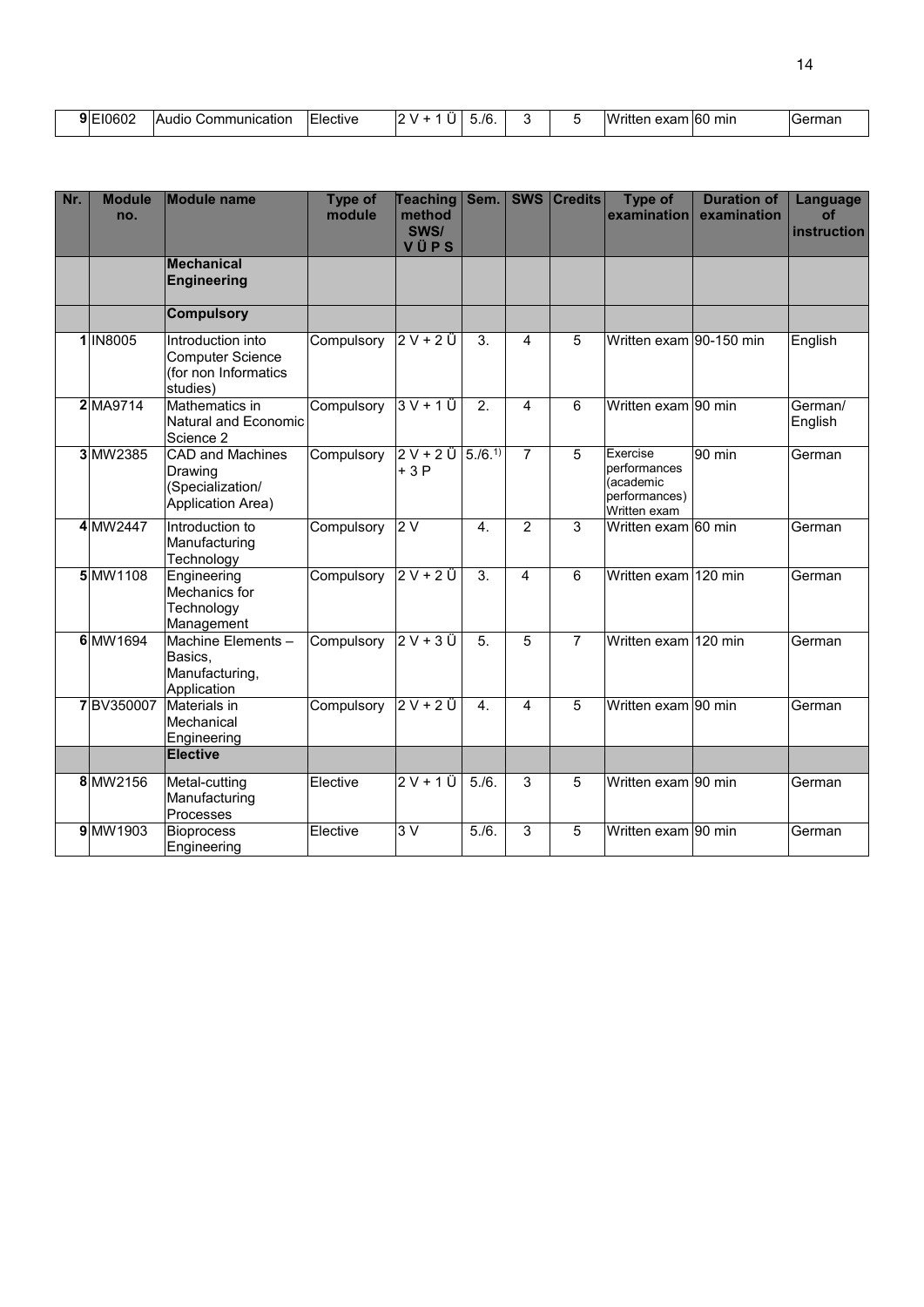| Nr. | Module<br>no. | <b>Module name</b>                                                        | Type of<br>module | <b>Teaching</b><br>method<br>SWS/<br>VÜPS | Sem.    | SWS            | <b>Credits</b> | Type of<br>examination  | <b>Duration of</b><br>examination | Language<br>of<br>instruction |
|-----|---------------|---------------------------------------------------------------------------|-------------------|-------------------------------------------|---------|----------------|----------------|-------------------------|-----------------------------------|-------------------------------|
|     |               | <b>Computer</b><br><b>Engineering</b>                                     |                   |                                           |         |                |                |                         |                                   |                               |
|     | 1 IN8005      | Introduction into<br>Computer Science<br>(for non Informatics<br>studies) | Elective          | $2V + 2U$                                 | $2.-6.$ | 4              | 5              | Written exam 90-150 min |                                   | English                       |
|     | 2 IN8024      | Information<br>Management for<br><b>Digital Business</b><br>Models        | Elective          | $2V+2U$                                   | $2.-6.$ | 4              | 6              | Written exam 60-125 min |                                   | English                       |
|     | 3 MA9714      | Mathematics in<br>Natural and Economic<br>Science 2                       | Elective          | $3V+1U$                                   | $2.-6.$ | $\overline{4}$ | 6              | Written exam 90 min     |                                   | English                       |
|     | 4 IN2161      | Networks for<br>Monetary<br><b>Transactions</b>                           | Elective          | 2V                                        | $2.-6.$ | 4              | $\overline{3}$ | Written exam 60 min     |                                   | English                       |
|     | 5 IN2339      | Data Analysis and<br>Visualization in R                                   | Elective          | $2V + 4U$                                 | $2.-6.$ | 6              | 6              | Written exam 90-150 min |                                   | English                       |
|     | 6 IN2113      | Programming<br>Languages                                                  | Elective          | $2V+2U$                                   | $2.-6.$ | $\overline{4}$ | 6              | Written exam 75-125 min |                                   | English                       |
|     | 7 EI10001     | Principles of<br>Information<br>Engineering                               | Elective          | $2V+1U$                                   | $2.-6.$ | 3              | 6              | Written exam 75 min     |                                   | English                       |
|     | 8 EI10002     | Principles of<br>Electrotechnology                                        | Elective          | $3V+1U$                                   | $2.-6.$ | $\overline{4}$ | 6              | Written exam 90 min     |                                   | English                       |
|     | 9 EI10003     | <b>Analog Electronics</b>                                                 | Elective          | $2V+1U$                                   | $2.-6.$ | 3              | $\overline{5}$ | Written exam 90 min     |                                   | English                       |
|     | 10 El5183     | Control Theory (MSE) Elective                                             |                   | $2V+1U$                                   | $2.-6.$ | 3              | $\overline{4}$ | Written exam 90 min     |                                   | English                       |
|     | 11 IN0003     | Functional<br>Programming and<br>Verification                             | Elective          | $2V + 2U$                                 | $2.-6.$ | 4              | 6              | Written exam 75-125 min |                                   | English                       |

| Nr. | <b>Module</b><br>Ino. | <b>Module name</b>                                               | <b>Type of</b><br>module | Teaching<br>method<br>SWS/<br>VÜPS | Sem.           | <b>SWS</b>     | <b>Credits</b> | <b>Type of</b><br>examination                           | <b>Duration of</b><br>examination | <b>Language</b><br><b>of</b><br><b>instruction</b> |
|-----|-----------------------|------------------------------------------------------------------|--------------------------|------------------------------------|----------------|----------------|----------------|---------------------------------------------------------|-----------------------------------|----------------------------------------------------|
|     |                       | <b>Medicine</b>                                                  |                          |                                    |                |                |                |                                                         |                                   |                                                    |
|     |                       | <b>Compulsory</b>                                                |                          |                                    |                |                |                |                                                         |                                   |                                                    |
|     |                       | 1 MEDWI001 Chemistry - Basic<br>knowledge with<br>clinical links | Compulsory               | online<br>(vhb)                    | 2.             | 4              | 6              | Exercise                                                | N/A                               | German                                             |
|     | <b>2 WZ8057</b>       | <b>Biology Part 1</b>                                            | Compulsory               | 2V                                 | 3.             | $\overline{2}$ | 3              | Written exam 60-120 min                                 |                                   | <b>German</b>                                      |
|     | 3 SG120020            | Composition and<br>Function of the<br>Human Body                 | Compulsory               | $4V + 2U$                          | 3.             | 6              | $\overline{7}$ | Written exam 90-120 min                                 |                                   | German                                             |
|     | 4SG120025             | <b>Human Biology</b>                                             | Compulsory               | 4 V + 1 Ü<br>$+1S$                 | $\mathbf{A}$ . | 6              | 7              | Written exam 90-120 min                                 |                                   | <b>German</b>                                      |
|     | 5 MEDWI00<br>2        | Medical terminology                                              | Compulsory               | $1 V + 1 U$                        | 3.             | $\overline{2}$ | 3              | Written exam 60 min                                     |                                   | German                                             |
|     | 6 MEDWI00<br>3        | <b>Medical Focus</b>                                             | Compulsory               | $5V + 1Ü$                          | 5.             | 6              | $\overline{7}$ | Written exam 90 min $+60$<br>+ Written<br>exam<br>(3:2) | min                               | German                                             |
|     | 7 MEDWI00<br>4        | Medical Science and<br>Practics                                  | Compulsory               | $1 V + 3 P$                        | 5./6.          | 4              | 4              | Report                                                  | N/A                               | German                                             |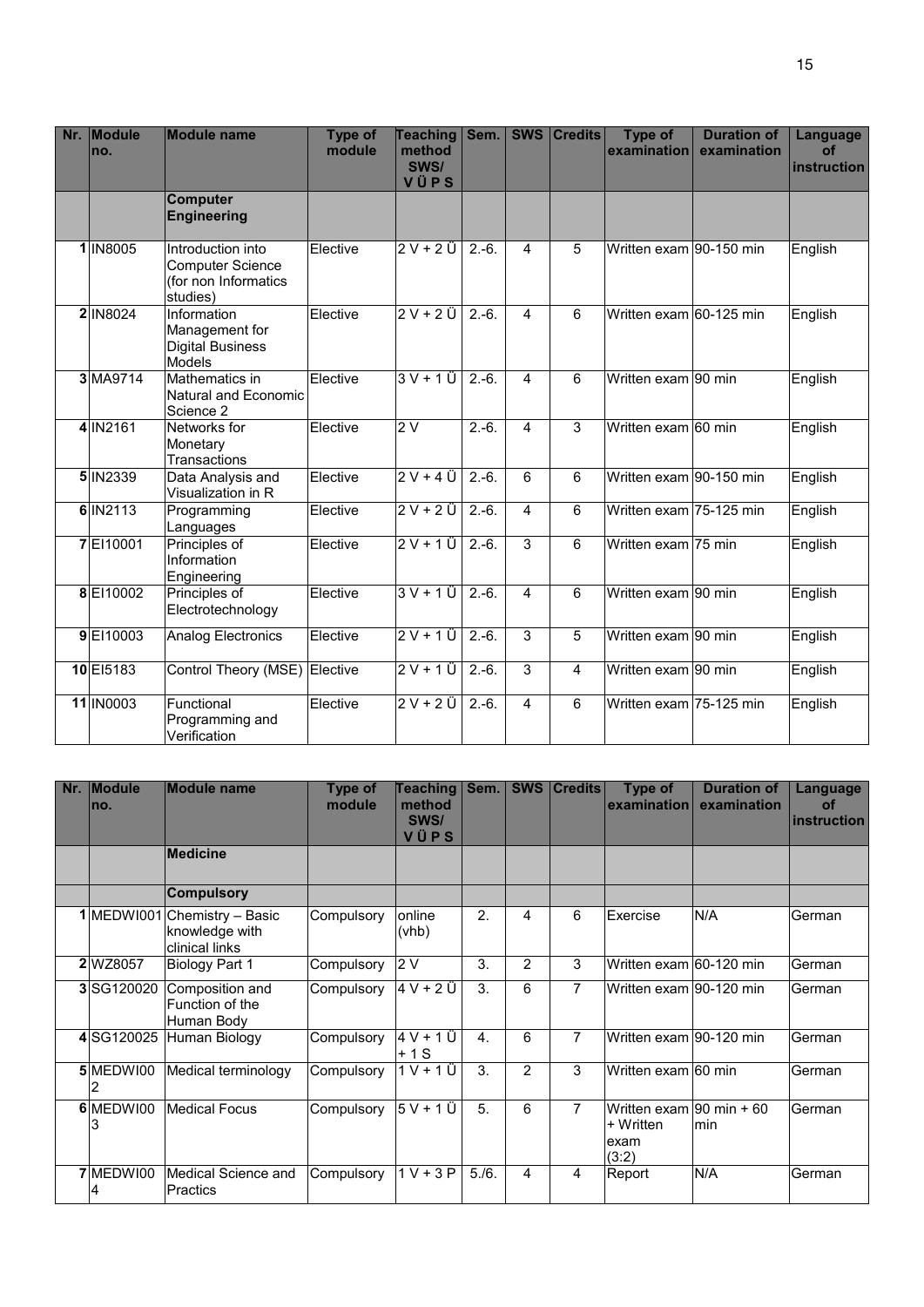| <b>8 IN8005</b> | Introduction into    | Compulsory | $2V + 2V$ |  | Written exam 90-150 min | English |
|-----------------|----------------------|------------|-----------|--|-------------------------|---------|
|                 | Computer Science     |            |           |  |                         |         |
|                 | Ifor non-Informatics |            |           |  |                         |         |
|                 | studies <sup>'</sup> |            |           |  |                         |         |

# **Electives in Management and/or Technology**

Within the Electives in Management and/or Technology, students take 18 credits from the bachelor's courses offered at the School of Management and/or modules from the areas of the engineering, nature or life science specializations that are part of the Bachelor's program in Management and Technology (with the exception of medicine modules) or management or technical modules which are taken during a semester abroad. These examinations may not have already been taken elsewhere in the curriculum. The catalog of elective modules will be announced by the TUM School of Management in good time before the start of lectures. Attached below is an **exemplary catalog of elective modules**.

| Nr. | Module no.  | <b>Module name</b>                                                               | Type of<br>module | <b>Teaching</b><br>method<br>SWS/<br>VÜPS | Sem.        | <b>SWS</b>              | <b>Credits</b> | <b>Type of</b><br>examination | <b>Duration of</b><br>examination | <b>Language</b><br>of<br>instruction |
|-----|-------------|----------------------------------------------------------------------------------|-------------------|-------------------------------------------|-------------|-------------------------|----------------|-------------------------------|-----------------------------------|--------------------------------------|
|     | 1 WIB19807  | Topics in Operations & Elective<br>Supply Chain<br>Management I                  |                   | 4 V                                       | 4. / 5. / 6 | 4                       | 6              | Written exam 120 min.         |                                   | English                              |
|     | 2 WI001028  | Basic Principles and<br>international Aspects<br>of Corporate<br>Management      | Elective          | $2 V + 2 U 4.75.76$                       |             | $\overline{\mathbf{A}}$ | 6              | Written exam 120 min          |                                   | German                               |
|     | 3 WI001083  | Controlling                                                                      | Elective          | $2 V + 2 U   4./5./6$                     |             | 4                       | 6              | Written exam 60 min           |                                   | German                               |
|     | 4 WI000026  | Advanced Technology<br>and Innovation<br>Management                              | Elective          | 4 V                                       | 4. / 5. / 6 | $\overline{\mathbf{A}}$ | 6              | Written exam 120 min          |                                   | English                              |
|     | 5 WI001192  | <b>Evidence Based</b><br>Decisions Using Big<br>Data Analytics                   | Elective          | 4 V                                       | 4. / 5. / 6 | 4                       | 6              | Written exam 60 min           |                                   | German                               |
|     | 6 WI001108  | Law of Business<br>Association 2                                                 | Elective          | 2V                                        | 4./5./6     | $\overline{2}$          | 3              | Written exam 60 min           |                                   | German                               |
|     | 7 WI001143  | Intellectual Property<br>Management in the<br><b>Global Market Place</b>         | Elective          | 2V                                        | 4./5./6     | 2                       | 3              | Written exam 60 min           |                                   | English                              |
|     | 8 WI000285  | Innovative<br>Entrepreneurs-<br>Leadership of High-<br><b>Tech Organizations</b> | Elective          | 2V                                        | 4.15.16     | $\mathcal{P}$           | 3              | Project work                  | N/A                               | German                               |
|     | 9 WI000996  | <b>High Performance</b><br>Leadership                                            | Elective          | 4V                                        | 4./5./6     | 4                       | 6              | Written exam 90 min           |                                   | German                               |
|     | 10 WI001183 | Energy & Climate<br>Policy                                                       | Elective          | 4 V                                       | 4./5./6     | $\overline{\mathbf{A}}$ | 6              | Written exam 120 min          |                                   | English                              |

# **International Experience & Communication Skills**

The module "International Experience" must be completed by successfully passing a written exam. For the module "Communication Skills" one course out of an additional catalog of elective modules must be successfully completed. The additional catalog of elective modules will be announced by the TUM School of Management in good time before the start of lectures.

| Module no. | <b>IModule name</b>                                                            | Type of<br>module | <b>Teaching</b><br>method<br>SWS/<br><b>VÜPS</b> | Sem. | SWS   Credits | Type of<br><u>  examination lexamination </u> | Duration of Language | <i>instruction</i> |
|------------|--------------------------------------------------------------------------------|-------------------|--------------------------------------------------|------|---------------|-----------------------------------------------|----------------------|--------------------|
|            | <b>International</b><br><b>Experience &amp;</b><br><b>Communication Skills</b> |                   |                                                  |      |               |                                               |                      |                    |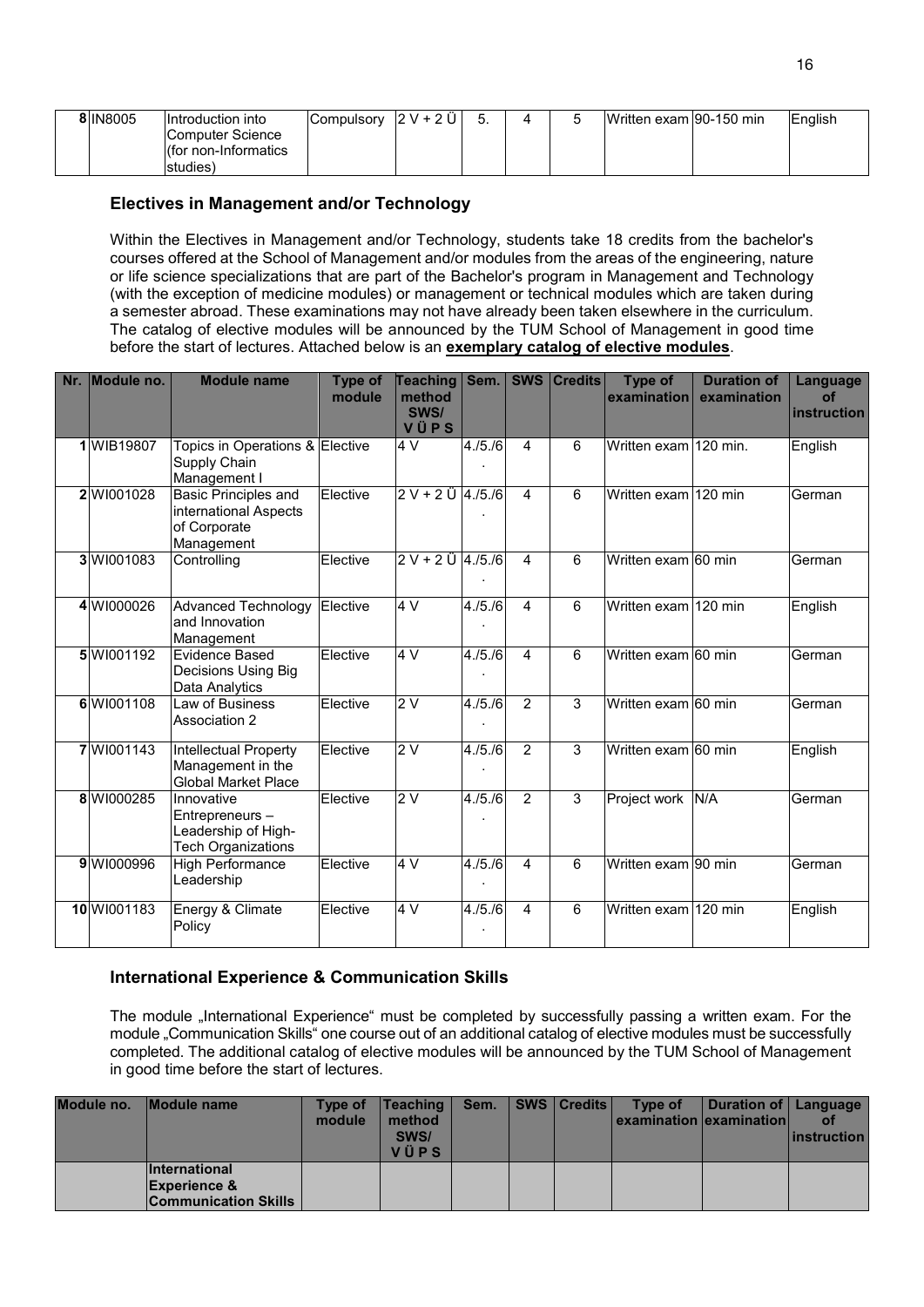| WI001197 | <b>International</b><br>Experience | Compulsory | $4.-6.$ |   | Written exam 60 120 min<br>I(SL | English            |
|----------|------------------------------------|------------|---------|---|---------------------------------|--------------------|
| WI001198 | Communication Skills               | Compulsory | $4.-6.$ | ⌒ | <b>SL</b>                       | German/<br>English |

### **Project Studies**

| Module no. | <b>Module name</b>     | Type of<br>module | <b>Teaching</b><br>method<br>SWS/<br>VÜPS | Sem. | <b>SWS Credits</b> | Type of             | <b>Duration of</b><br> examination  examination | Language<br><b>ot</b><br><b>linstruction</b> |
|------------|------------------------|-------------------|-------------------------------------------|------|--------------------|---------------------|-------------------------------------------------|----------------------------------------------|
|            | <b>Project Studies</b> |                   |                                           |      |                    |                     |                                                 |                                              |
| WI000684   | <b>Project Studies</b> | Compulsory        |                                           | 5.   | 12                 | <b>Project work</b> |                                                 | German/<br>English                           |

### **Bachelor's Thesis**

|          | <b>Bachelor's Thesis</b> |            |    |         |  |                     |
|----------|--------------------------|------------|----|---------|--|---------------------|
| WI000693 | Bachelor's Thesis        | Compulsory | 6. | 12<br>► |  | lGerman/<br>English |

#### Explanations:

Sem. = Semester; SWS = Semesterwochenstunden (weekly hours per semester); V = Vorlesung (lecture); Ü = Übung. (exercise); P = Praktikum (internship); S = Seminar

#### Comments:

<sup>1)</sup> This module can take two semesters.

\* The language of instruction will be announced at the start of the lectures according to § 37 (3).

# **2. English Track**

### **Basics of Management, Economics, Law and Mathematics/Natural Sciences**

The following required and elective modules in the Basics of Management, Economics, Law and Mathematics/Natural Sciences must be successfully completed:

| Nr. | Module no. | <b>Module name</b>                                                           | Type of<br>module | Teaching<br>method<br>SWS/<br>VÜPS | Sem.             | <b>SWS</b> | <b>Credits</b> | Type of                   | <b>Duration of</b><br>examination examination | Language<br><b>of</b><br>instruction |
|-----|------------|------------------------------------------------------------------------------|-------------------|------------------------------------|------------------|------------|----------------|---------------------------|-----------------------------------------------|--------------------------------------|
|     |            | <b>Basics of Business</b>                                                    |                   |                                    |                  |            |                |                           |                                               |                                      |
|     | WI001058   | Foundations of<br>Entrepreneurial and<br><b>Ethical Business</b>             | Compulsory        | 4 V                                | 1.               | 4          | 6              | Open-book,<br>remote exam | 120 min                                       | English                              |
|     | 2 W1001060 | <b>Production and</b><br>Logistics                                           | Compulsory        | 4 V                                | 2.               | 4          | 6              | Written exam l120 min     |                                               | English                              |
|     | 3 W1001121 | Strategic and<br>International<br>Management &<br>Organizational<br>Behavior | Compulsory        | 4 V                                | 3.               | 4          | 6              | Written exam l120 min     |                                               | English                              |
|     | 4 W1000261 | <b>Empirical Research</b><br>Methods                                         | Compulsory        | 2 V + 2 Ü                          | $\overline{4}$ . | 4          | 6              | lWritten exam l120 min    |                                               | English                              |
|     | 5 W1000820 | Marketing and<br>Innovation<br>Management                                    | Compulsory        | 4 V                                | $\overline{4}$ . | 4          | 6              | Written exam 120 min      |                                               | English                              |
|     |            | 6 WI000275 E Management Science Compulsory                                   |                   | $2V+2U$                            | 1.               | 4          | 6              | Written exam 60 min       |                                               | English                              |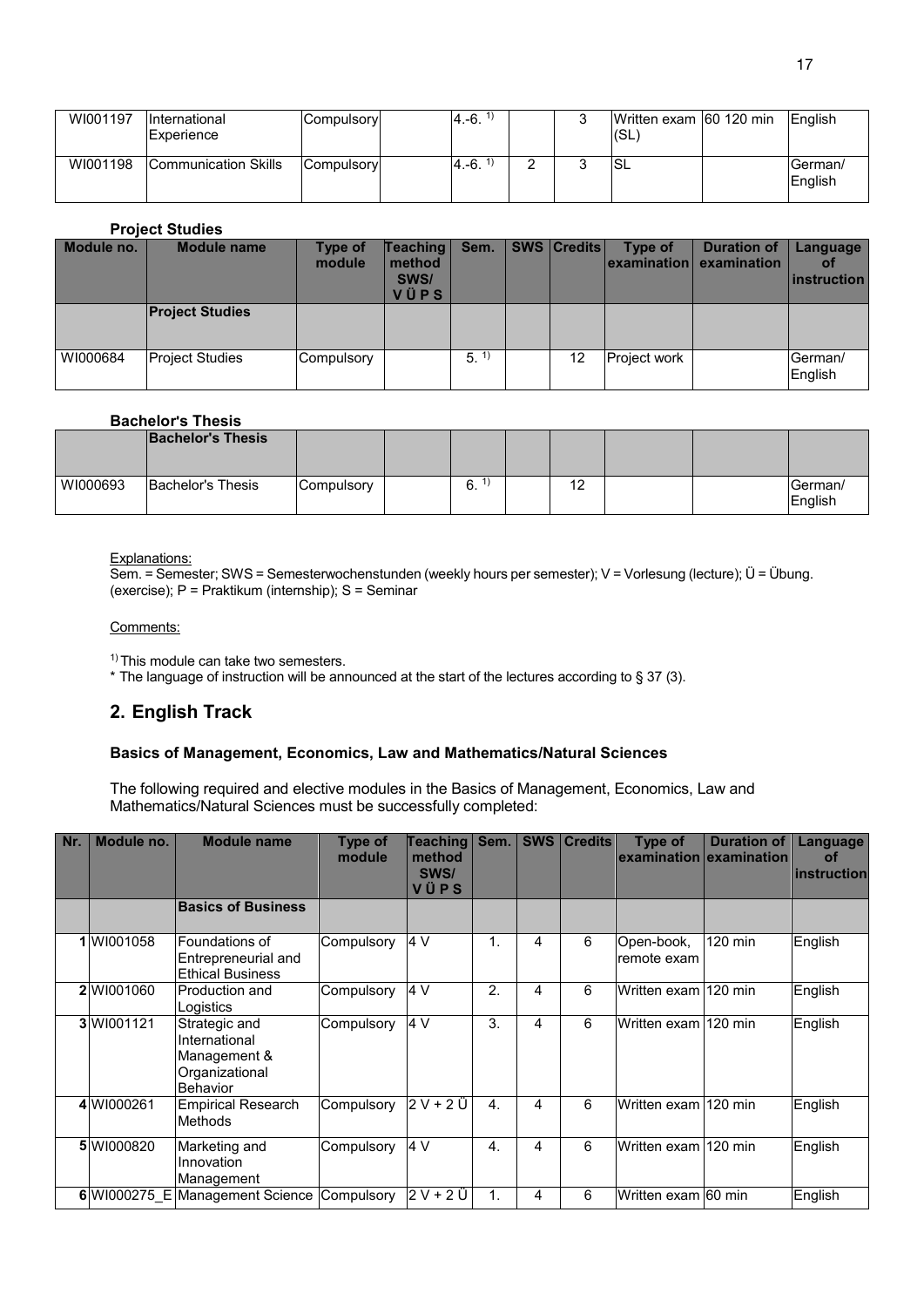|  | 7 WI001059 E Financial Accounting                        | Compulsory | $2V + 2U$   |              | 4 | 6 | Written exam 60-120 min | English |
|--|----------------------------------------------------------|------------|-------------|--------------|---|---|-------------------------|---------|
|  | 8 WI001057 E Cost Accounting                             | Compulsory | $2V + 2U$   | 2.           | 4 | 6 | Written exam 60 min     | English |
|  | $9$ WI000219 E Investment and<br>Financial<br>Management | Compulsory | $2 V + 2 U$ | 3.           | 4 | 6 | IWritten exam l120 min. | English |
|  | <b>Basics of</b><br><b>Economics</b>                     |            |             |              |   |   |                         |         |
|  | 10a WI000021 E Economics I -<br>Microeconomics           | Compulsory | $2 V + 2 U$ | 1.           | 4 | 6 | IWritten exam l120 min. | English |
|  | und                                                      |            |             |              |   |   |                         |         |
|  | 10b WI000023_E Economics II -<br><b>Macroeconomics</b>   | Compulsory | $2 V + 2 U$ | $\mathbf{2}$ | 4 | 6 | Written exam l120 min   | English |

|              | <b>Basics of Law</b> |            |           |     |   |   |                      |         |
|--------------|----------------------|------------|-----------|-----|---|---|----------------------|---------|
| 11a W1001119 | Business Law I       | Compulsory | $2V + 2U$ | -3. | 4 | 6 | Written exam 120 min | English |
|              | und                  |            |           |     |   |   |                      |         |
| 11b W1001120 | Business Law II      | Compulsory | 2 V +2 Ü  | 4.  | 4 | 6 | Written exam 120 min | English |

|      |                  | <b>Basics of</b><br><b>Mathematics/</b><br><b>Natural Science</b>  |            |      |    |   |                     |         |
|------|------------------|--------------------------------------------------------------------|------------|------|----|---|---------------------|---------|
| neul | 12 MA9711        | Mathematics in<br>Natural and Economic<br>Science 1                | Compulsory | 14 V |    | д | Written exam 90 min | English |
|      | <b>13 MA9712</b> | Statistics for Business Compulsory $ 3 V + 1 U $<br>Administration |            |      | 2. | 4 | Written exam 90 min | English |

# **Specialization in Technology (Engineering, Natural or Life Sciences Subject)**

For **Computer Engineering** as specialization in technology, you must successfully complete at least 42 credits from the elective module area.

| Nr. | Module no.      | <b>Module name</b>                                                     |              | Type of Teaching<br>module method<br>SWS/<br>VÜPS | Sem.    | SWS            | <b>Credits</b> | <b>Type of</b>          | <b>Duration of</b><br>examination examination | Language<br><b>of</b><br><b>linstruction</b> |
|-----|-----------------|------------------------------------------------------------------------|--------------|---------------------------------------------------|---------|----------------|----------------|-------------------------|-----------------------------------------------|----------------------------------------------|
|     |                 | <b>Computer Engineering</b>                                            |              |                                                   |         |                |                |                         |                                               |                                              |
|     | 1 IN8005        | Introduction into Computer<br>Science (for non<br>Informatics studies) |              | Elective  2 V + 2 Ü                               | $2.-6.$ | 4              | 5              | Written exam 90-150 min |                                               | English                                      |
|     | <b>2 IN8024</b> | Information Management<br>for Digital Business Models                  |              | Elective $2 V + 2 U$                              | $2.-6.$ | 4              | 6              | Written exam 60-125 min |                                               | English                                      |
|     | 3 MA9714        | <b>Mathematics in Natural</b><br>and Economic Science 2                |              | Elective $3 V + 1 U$                              | $2.-6.$ | 4              | 6              | Written exam 90 min     |                                               | English                                      |
|     | 4 IN 2161       | Networks of Monetary<br>Transactions                                   | Elective 2 V |                                                   | $2.-6.$ | $\overline{2}$ | 3              | Written exam 60 min     |                                               | English                                      |
|     | 5 IN 2339       | Data Analysis and<br>Visualization in R                                |              | Elective $2 V + 4 U$                              | $2.-6.$ | 6              | 6              | Written exam 90-150 min |                                               | English                                      |
|     | 6 IN 2113       | Programming Languages                                                  |              | Elective $2 V + 2 U$                              | $2.-6.$ | 4              | 6              | Written exam 75-125 min |                                               | English                                      |
|     | 7E110001        | Principles of Information<br>Engineering                               |              | Elective $2 V + 1 U$                              | $2.-6.$ | 3              | 6              | Written exam 75 min     |                                               | English                                      |
|     | 8 EI10002       | Principles of<br>Electrotechnology                                     |              | Elective $3 V + 1 U$                              | $2.-6.$ | 4              | 6              | Written exam 90 min     |                                               | English                                      |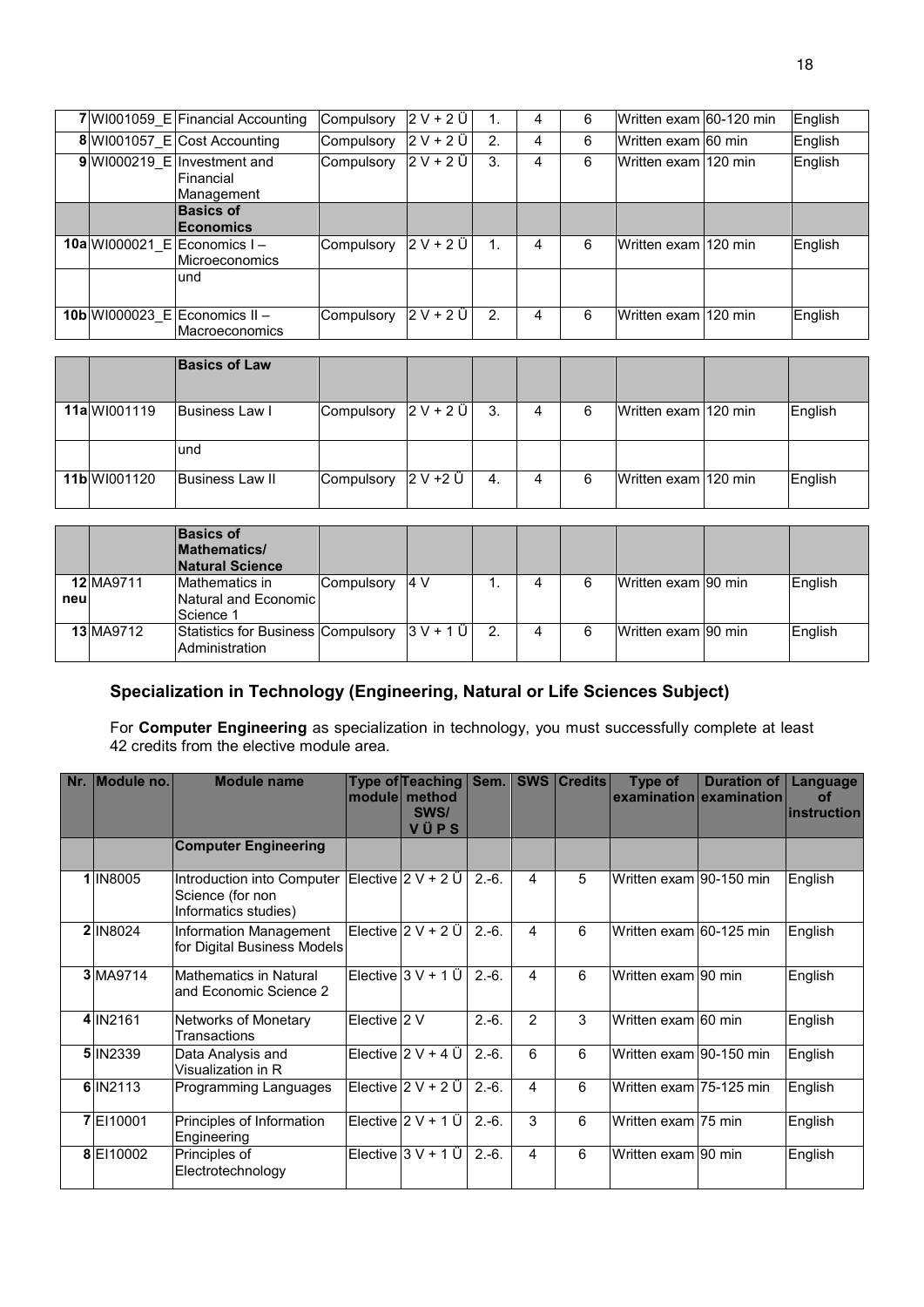| 9 EI 10003 | Analog Electronics                                 | Elective $2 V + 1 U$ 2.-6.                                                     |                | 'b | Written exam 90 min     | English |
|------------|----------------------------------------------------|--------------------------------------------------------------------------------|----------------|----|-------------------------|---------|
| 10 El 5183 | Control Theory (MSE)                               | $\left  \right $ Elective $\left  2 \vee + 1 \right $ $\left  1 \right $ 2.-6. | 3              | 4  | IWritten exam 190 min   | English |
| 11 IN0003  | <b>Functional Programming</b><br>land Verification | Elective $2 V + 2 U$   2.-6.                                                   | $\overline{4}$ | 6  | Written exam 75-125 min | English |

# **Electives in Management and/or Technology**

Within the Electives in Management and/or Technology, students take 18 credits from the bachelor's courses offered at the School of Management and/or modules from the areas of the engineering, nature or life science specializations that are part of the Bachelor's program in Management and Technology (with the exception of medicine modules) or management or technical modules which are taken during a semester abroad. These examinations may not have already been taken elsewhere in the curriculum. The catalog of elective modules will be announced by the TUM School of Management in good time before the start of lectures. Attached below is an **exemplary catalog of elective modules**.

| Nr. | Module no. | <b>Module name</b>                                | module   | <b>Type of Teaching</b><br>method<br>SWS/<br>VÜPS | Sem.    | <b>SWS</b> | <b>Credits</b> | Type of                 | <b>Duration of</b><br>examination examination | Language<br>of<br>instruction |
|-----|------------|---------------------------------------------------|----------|---------------------------------------------------|---------|------------|----------------|-------------------------|-----------------------------------------------|-------------------------------|
|     | 1 WIB19807 | Topics in Operations &<br>Supply Chain Management | Elective | 14 V                                              | 4./5./6 | 4          | 6              | Written exam 120 min.   |                                               | English                       |
|     | 2 WI000026 | Advanced Technology and<br>Innovation Management  | Elective | 4V                                                | 4./5./6 | 4          | 6              | Written exam I120 min   |                                               | English                       |
|     | 3 W1000264 | <b>Project Management</b>                         |          | Elective $2 V + 2 U$                              | 4./5./6 | 4          | 6              | Written exam 60-120 min |                                               | English                       |
|     | 4 W1000978 | Transportation Logistics                          |          | Elective $ 2 V + 2 U  $ 4./5./6                   |         | 4          | 6              | Written exam 90 min     |                                               | English                       |
|     | 5 W1001183 | Energy & Climate Policy                           | Elective | 4V                                                | 4./5./6 | 4          | 6              | Written exam 120 min    |                                               | English                       |
|     | 6 W1000091 | Corporate Finance                                 |          | Elective $2 V + 2 U  4./5./6 $                    |         | 4          | 6              | Written exam l120 min   |                                               | English                       |

# **International Experience & Communication Skills**

The module "International Experience" must be completed by successfully passing a written exam. For the module "Communication Skills" one course out of an additional catalog of elective modules must be successfully passed. The additional catalog of elective modules will be announced by the TUM School of Management in good time before the start of lectures.

| Module no. | <b>Module name</b>                                                                | Type of<br>module | <b>Teaching</b><br>method<br>SWS/<br>VÜPS | Sem.                     |   | <b>SWS   Credits  </b> | Type of<br>l examination l      | <b>Duration of</b><br>examination | Language<br><b>of</b><br>instruction |
|------------|-----------------------------------------------------------------------------------|-------------------|-------------------------------------------|--------------------------|---|------------------------|---------------------------------|-----------------------------------|--------------------------------------|
|            | International<br><b>Experience &amp;</b><br><b>Communication</b><br><b>Skills</b> |                   |                                           |                          |   |                        |                                 |                                   |                                      |
| WI001197   | International<br>Experience                                                       | Compulsory        |                                           | $(4. -6. \frac{\pi}{2})$ |   | 3                      | Written exam 60-120 min<br>(SL) |                                   | English                              |
| WI001198   | <b>Communication Skills</b>                                                       | Compulsory        |                                           | $4.-6.1$                 | 2 | 3                      | lsl                             |                                   | German/<br>English                   |